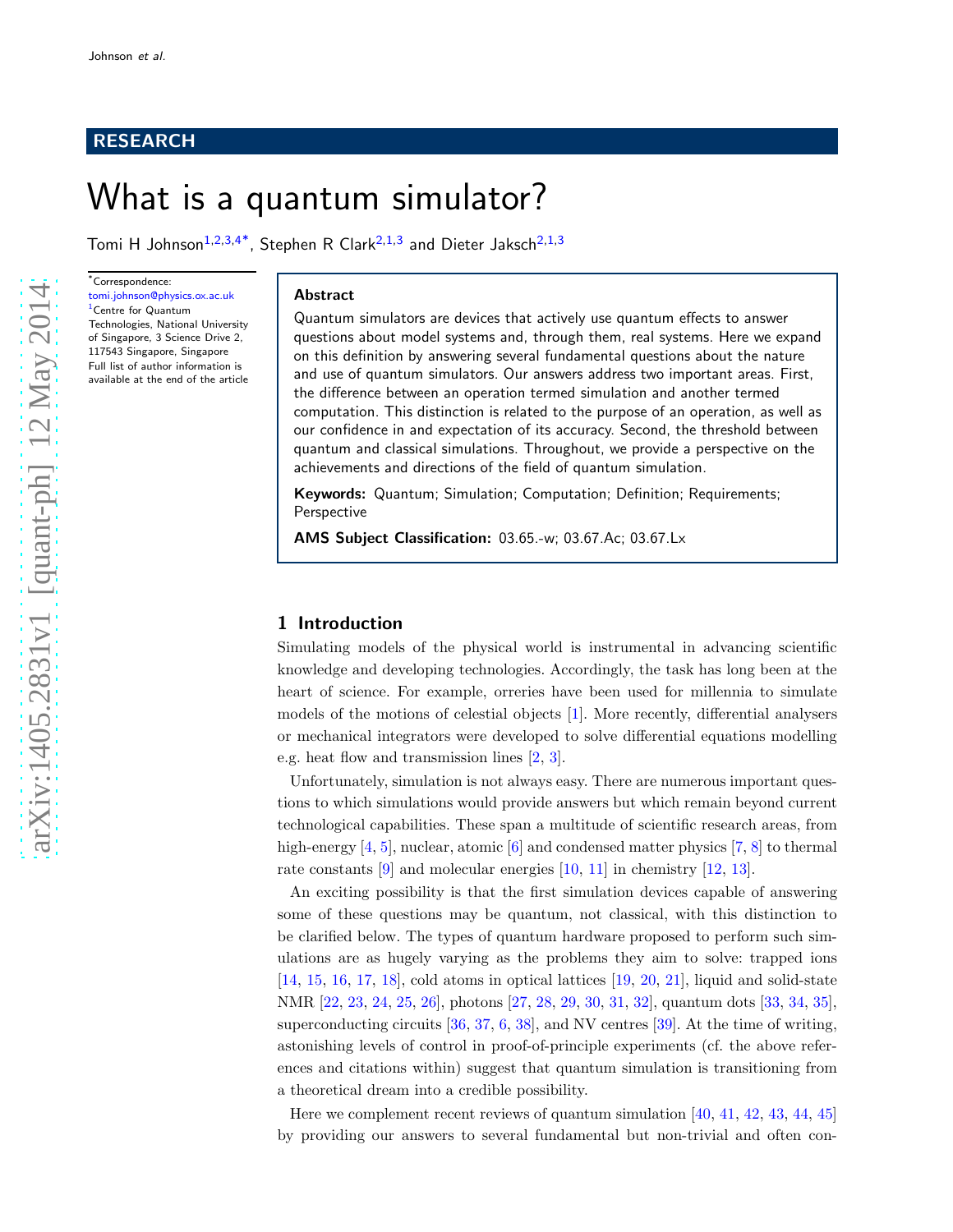

<span id="page-1-0"></span>tentious questions about quantum simulators, highlighting whenever there is a difference of opinion within the community. In particular, we discuss how quantum simulations are defined, the role they play in science, and the importance that should be given to verifying their accuracy.

## <span id="page-1-1"></span>2 What are simulators?

Both simulators and computers are physical devices that reveal information about a mathematical function. Whether we call a device a simulator or a computer depends not only on the device, but also on what is supposed about the mathematical function and the intended use of the information obtained.

If the function is interpreted as part of a physical model then we are likely to call the device a simulator. However, this brief definition neglects the typical purpose and context of a simulation (see Fig. [1\)](#page-1-0). As will become clear below, a simulation is usually the first step in a two-step process, with the second being the comparison of the physical model with a real physical system (see Sec. [4](#page-4-0) 'How are simulators used?'). This then makes simulation part of the usual scientific method. This context is why some loosely state that simulation is the use of one physical device to tell us about another real physical system [\[46\]](#page-10-16). It also affects the level of trust that can be reasonably demanded of the simulation (see Sec. [7](#page-6-0) 'When are quantum simulators trustworthy?').

If the accuracy with which a device simulates a model can be arbitrarily controlled and guaranteed then it is often elevated to the status of a computer, a name that reflects our trust in the device. A consequence of this guaranteed accuracy is that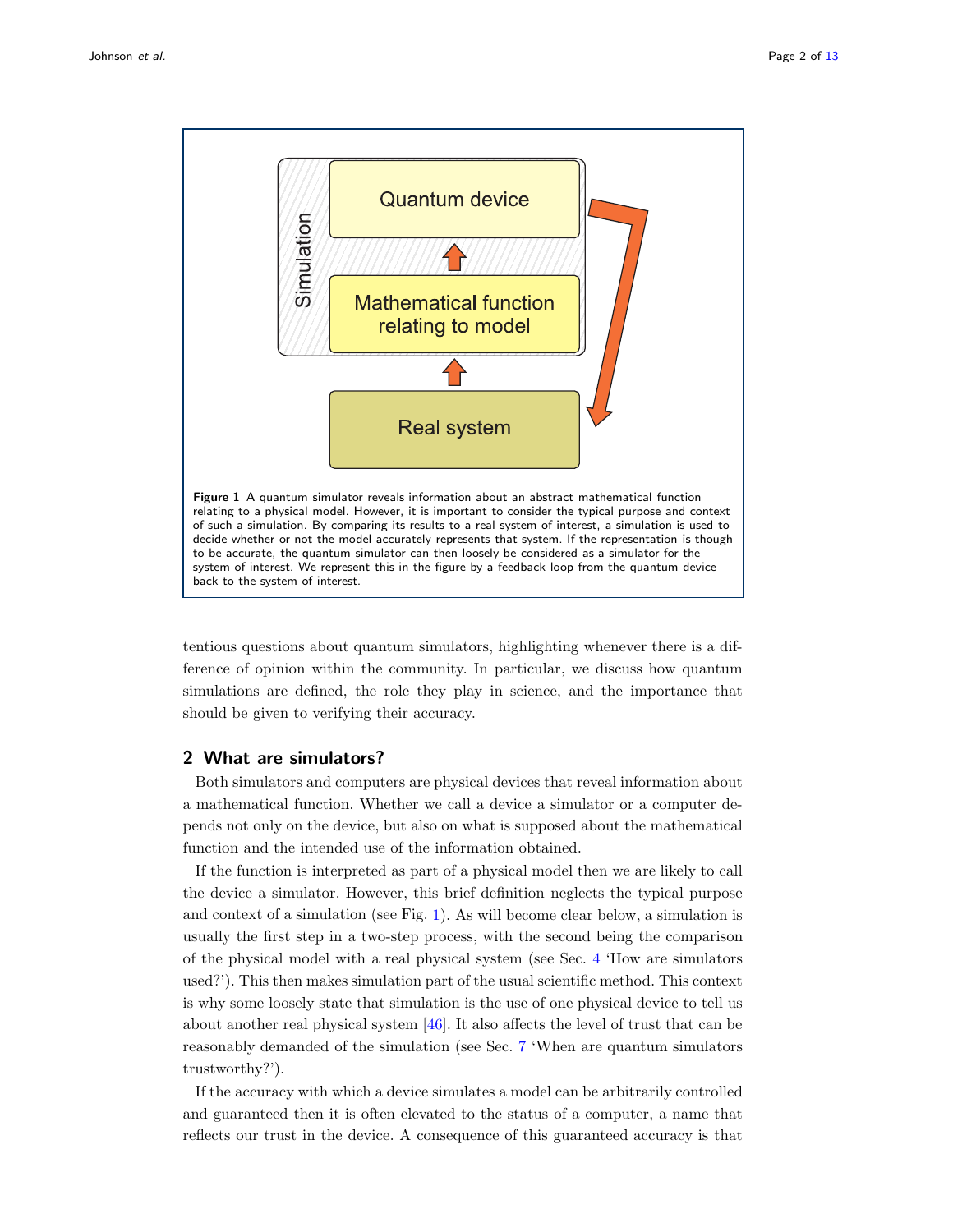it allows assured interpretation of the results of the operation, the information obtained about a mathematical function, without reference to some real system. Thus, as well as to imply accuracy, the term computer is also more often used to describe calculations that relate to more abstract mathematical functions, unconnected to a physical system, and are used outside of the scientific method.

It is interesting to apply our definition of a simulator to well-known situations in which the term is used. The majority of experimental devices advertised as quantum simulations are so-called analogue simulators [\[40,](#page-10-10) [41,](#page-10-11) [42,](#page-10-12) [43,](#page-10-13) [44,](#page-10-14) [45\]](#page-10-15). They are devices whose Hamiltonians can be engineered to approximate those of a subset of models put forward to describe a real system. This closely fits our definition of simulators, and their usual purpose and context outlined above. Another different type of device is Lloyd's digital quantum simulator [\[47\]](#page-10-17). This replicates universal unitary evolution by mapping it, via Trotter decompositions, to a circuit, which can then be made arbitrarily accurate by the use of error correction. Whilst going by the name simulator, it is effectively a universal quantum computer. From our arguments above, we would also describe this as a computer: error correction ensures the result applying to the modelled system can be interpreted without comparison to a real physical system, thus playing the role of a computation. Finally, the company Dwave has developed a device to find the ground state of the classical Ising model [\[48\]](#page-10-18). While this is a device that returns a property of a physical model, it is advertised as a computer. We would agree, since its primary use seems to be in solving optimisation problems embedded in the Ising ground state, rather than learning about a real physical system.

### 3 What are quantum simulators?

To complete the definition of a *quantum* simulator we need to define what is meant by a quantum device. This problem is also faced by quantum biology [\[49,](#page-10-19) [50,](#page-10-20) [51\]](#page-10-21) and other quantum technologies. It is complicated by the fact that, at some level, quantum mechanics describes the structure and dynamics of all physical objects. Quantumness may be structural and inert e.g. merely responsible for the available single-particle modes. Or quantumness may be active e.g. exploiting entanglement between modes, potentially achieving functionality more efficiently than a classical device (see Sec. [6](#page-5-0) 'Why do we need quantum simulators?').

To this end, we must distinguish between devices for which, during the operation of the simulator, the particular degrees of freedom doing the simulating do or do not behave classically. We choose here to define classical as when there is some singleparticle basis in which the density operator  $\hat{\rho}(t)$  describing the relevant degrees of freedom is, for the purposes of the simulation, diagonal at all times  $t$ . This is written

$$
\hat{\rho}(t) = \sum_{s,i} p(\lbrace N_{s,i} \rbrace, t) | \lbrace N_{s,i} \rbrace, t \rangle \langle \lbrace N_{s,i} \rbrace, t |.
$$

Here  $|{N_{s,i}}\rangle$ , t) is a Fock state in which  $N_{s,i}$  particles of species s occupy mode *i*. The mode annihilation operator is  $\hat{a}_{s,i}(t) = \int d\mathbf{r} \hat{\Psi}_s(\mathbf{r}) \chi^*_{s,i}(\mathbf{r},t)$ , with  $\chi_{s,i}(\mathbf{r},t)$ the corresponding single-particle modefunction and  $\hat{\Psi}_s(\mathbf{r})$  the field operator for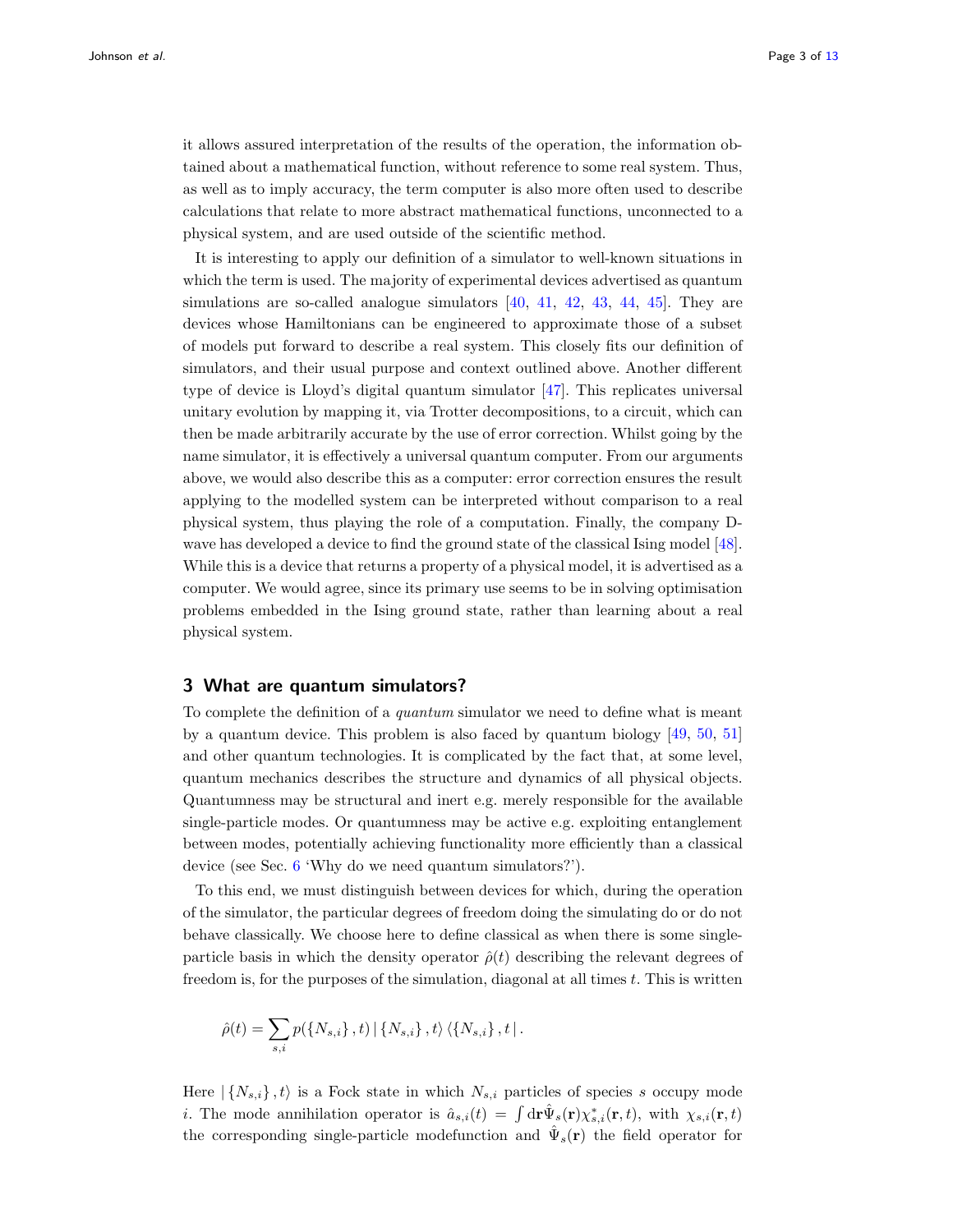species s. The diagonal elements  $p(\{N_{s,i}\}, t)$  are the probabilities of the different occupations.

This condition ensures there is always a single-particle basis in which dephasing would have no effect. This invariance under dephasing is a common way to define classicality [\[52\]](#page-10-22). The condition also disallows entanglement between different singleparticle modes, as would be expected for a condition of classicality. It does allow the natural entanglement between identical particles in the same mode due to symmetrisation. Such entanglement can be mapped to entanglement between modes by operations that themselves do not contribute entanglement [\[53\]](#page-10-23). However, if such operations are never applied, it is reasonable to consider the device to be classical. In other words, we are less concerned with the potential of entanglement as a resource than how this resource is manifested during the operation of the device.

Let us build confidence in our definition by using it to classify well-known devices as classical or quantum. Reassuringly, the operation of the room-temperature semiconductor devices used to perform every-day computing are classical according to the definition. The relevant properties of inhomogeneous semi-conductors are captured by a model in which the degrees of freedom are valence (quasi) electrons that incoherently occupy single-particle states  $\chi_i(r)$  of the Bloch type [\[54\]](#page-10-24). Next, consider two devices for preparing the ground state of a classical Ising model, classical annealing [\[55\]](#page-10-25) and quantum annealing [\[56,](#page-10-26) [57,](#page-10-27) [58,](#page-10-28) [59,](#page-10-29) [60\]](#page-10-30). Classical annealing by coupling the Ising spins to a cooling environment is not quantum since at all times the thermal density matrix of the system is diagonal in the computational basis, a single-particle basis. However, preparing that same state by quantum annealing, adiabatically quenching a transverse field, is expected to be quantum. This is due to the fact that in the middle of the quench, which forms the main part of the simulation, the Ising spins will usually become entangled. Since these are particles in distinguishable modes, the device cannot behave classically at all times. Finally, consider a Bose-Einstein condensate [\[61,](#page-10-31) [62\]](#page-10-32) that is accurately described by many bosons in the same single-particle mode  $\chi_0(t)$ . Alternatively, consider a Poissonian mixture of different occupation numbers or equivalently a coherent number superposition of unknown phase, both of which are well approximated by  $N_0$  bosons occupying  $\chi_0(t)$ , for large mean occupation  $N_0$ . In these cases, the single occupied modefunction evolves according to the Gross-Pitaevskii equation. Devices based on this condensate evolution have been proposed to simulate some gravitational models [\[63\]](#page-10-33), and we would accordingly label these simulations as classical. However, simulating a related model featuring cosmological particle production by exploiting coherent Bogoliubov excitations above the condensate is sensitive to off-diagonal elements in the density operator, in a single-particle basis, and is thus quantum [\[64\]](#page-10-34).

Our chosen boundary between quantum and classical is one of many possibilities; and indeed defining the quantumness of the simulation entirely in terms of the device is not common. Many others [\[44,](#page-10-14) [45\]](#page-10-15) take the quantum in quantum simulator to relate to the model being simulated as well as to the simulating device. In common with definitions of quantum computation, our assignment of the quantum in quantum simulator based only on the device avoids the assumption that only simulating quantum models is hard enough to potentially benefit from a quantum device. This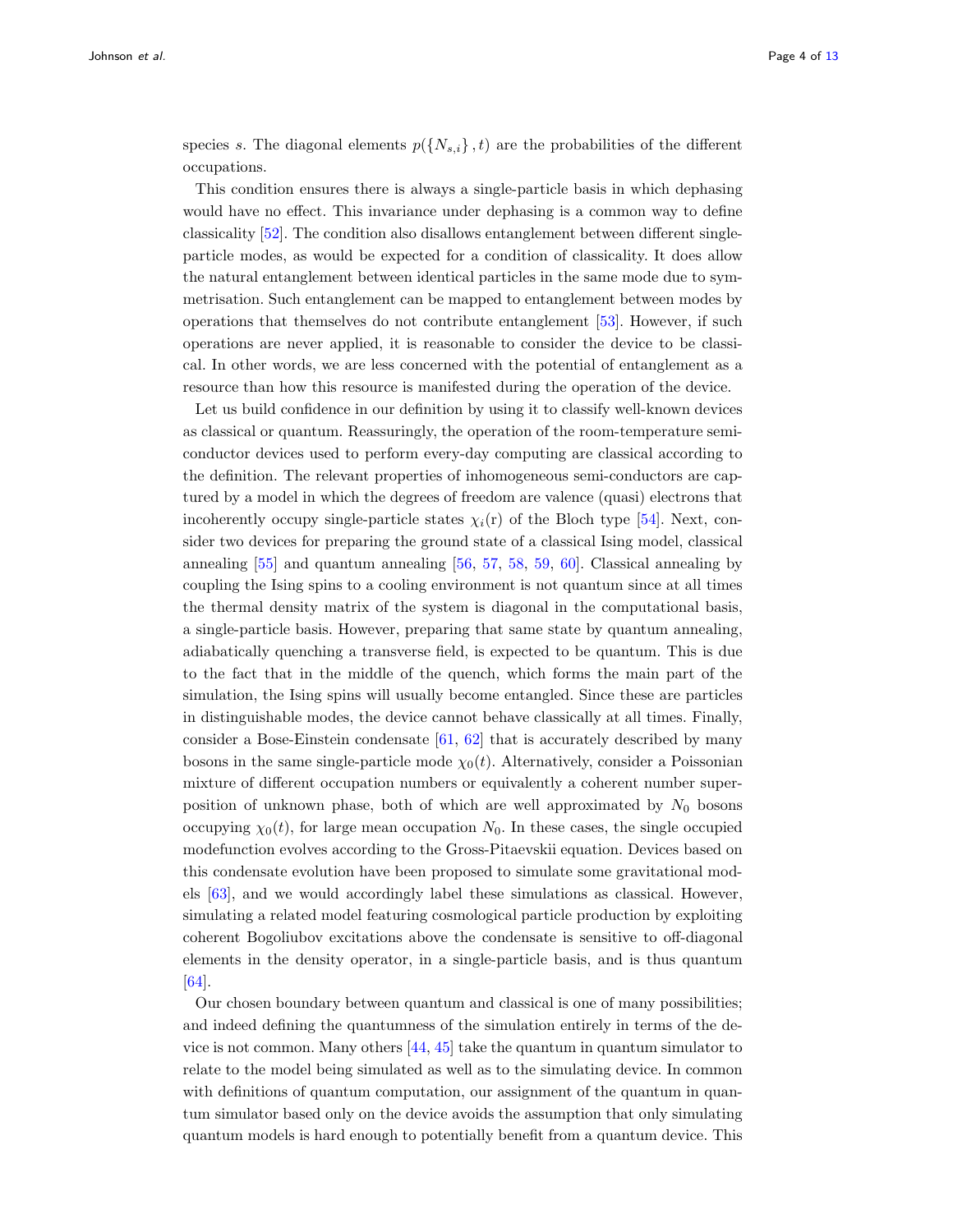is not so: finding the ground state of even a classical Ising model is NP-hard and thus thought to be inefficient on both a classical and quantum device [\[65,](#page-10-35) [66\]](#page-10-36).

### <span id="page-4-0"></span>4 How are simulators used?

A common perception (that goes right back to the language used at the conception of quantum simulation  $[46]$  is that the purpose of a simulator is purely to reveal information about another real system. We pick an idealised model describing a system of interest, and then simulate that model, taking the output to describe not only the model but the system of interest. As long as the idealised model is a 'good' description of the system of interest then it is inferred that the simulator is a 'good' simulator of the system. While this inference is correct, it misses an important purpose of a simulator.

This other crucial purpose of a simulator is to reveal information about a model and compare this to the behaviour of the real system of interest. This then allows us to infer whether or not the model provides a 'good' description of the system in the first place and whether or not the results bear any relevance to the real world. For example, simulating the Fermi-Hubbard model would be hugely important if it turned out that this model captures the behaviour of some high- $T_c$  superconductors (as suggested by some  $[67, 68, 69, 70]$  $[67, 68, 69, 70]$  $[67, 68, 69, 70]$  $[67, 68, 69, 70]$  $[67, 68, 69, 70]$  $[67, 68, 69, 70]$ ), but it may be that the main conclusion of simulations will be to rule this out (as expected by others [\[71,](#page-11-1) [72,](#page-11-2) [73\]](#page-11-3)). Only when we have developed confidence in a model accurately representing a system can we use the simulator of the model to inform us about the system.

## 5 Why do we need simulators?

Above we have stated that simulators are used to find properties of a model, assess whether the model is relevant to and accurately describes the real system of interest, and, if so, learn about that system. Are there other ways to learn about a system without simulation? Do we need simulators?

There are, of course, many examples of scientists making progress without simulation. Over a century ago, the phenomenon of superconductivity was discovered and later its properties analysed by experimental investigation largely unguided by analytical or numerical simulation [\[74\]](#page-11-4). Today, in cases where detailed simulation is not possible, we successfully design drugs largely by trial and error on a mass scale [\[75\]](#page-11-5).

These two examples, however, also show why simulation is crucial. Computeraided drug design [\[76,](#page-11-6) [77\]](#page-11-7) exploits the simulation of molecular systems to drastically speed up and thus lower the cost of the design process. Similarly, if we wish to manufacture materials with enhanced superconducting properties, e.g. increase the critical temperature  $T_c$ , then we might benefit from some understanding directing that manufacture, as would be provided by a model and a means of simulating it [\[78,](#page-11-8) [79\]](#page-11-9).

Simulation can also be a convenience: in 2014 the USA bobsleigh team won Olympic bronze with a machine designed almost entirely virtually [\[80\]](#page-11-10). Simulation was used to optimise the aerodynamic performance without the need for a wind tunnel.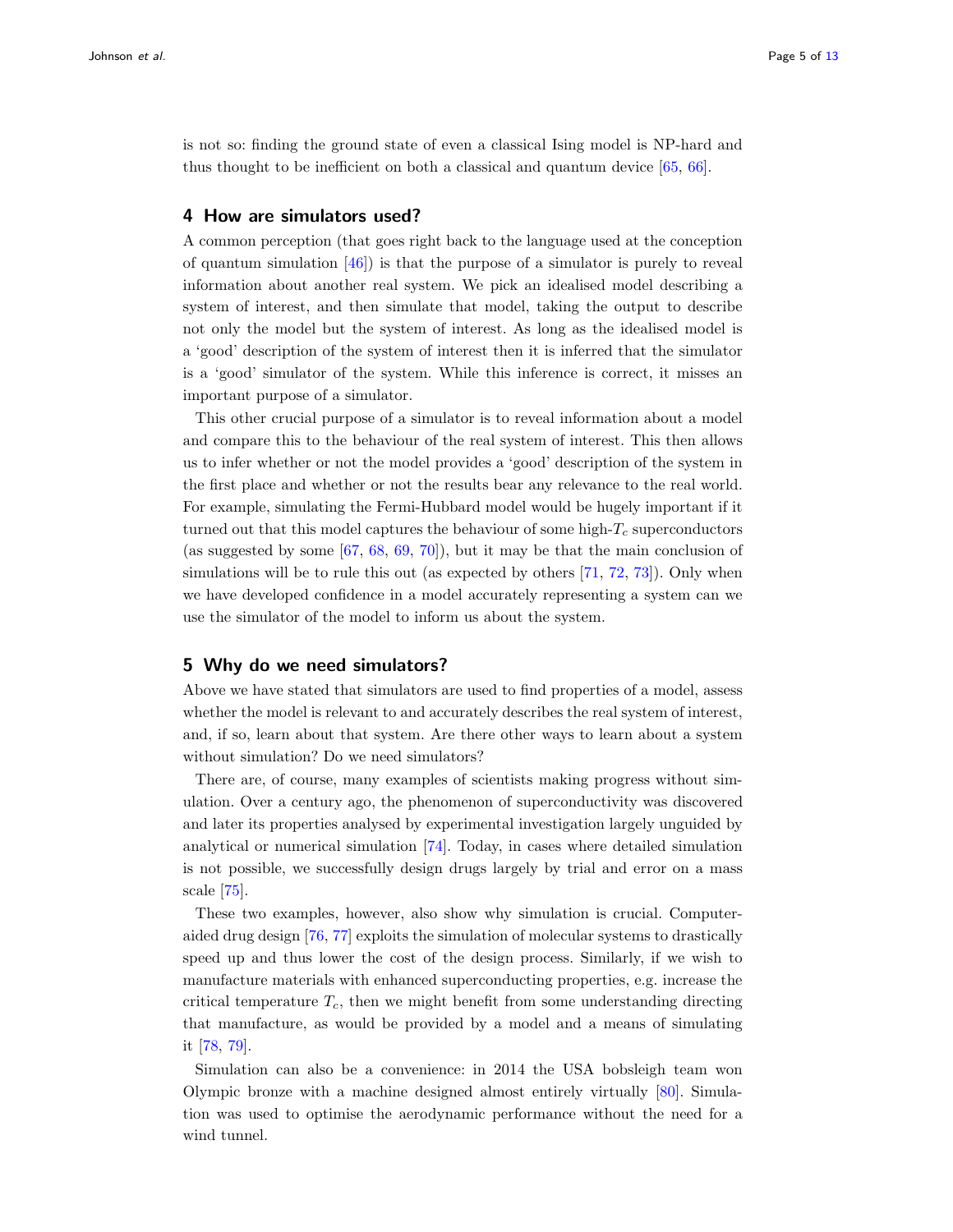## <span id="page-5-0"></span>6 Why do we need quantum simulators?

While the idea of simulations is centuries old  $[1, 2]$  $[1, 2]$ , the suggestion that a quantum device would make for a better mimic of some models than a classical device is commonly attributed to Feynman in 1982 [\[46\]](#page-10-16). He noted that calculating properties of an arbitrary quantum model on a classical device is a seemingly very inefficient thing to do (taking a time that scales exponentially with the number of particles in the model being simulated), but a quantum device might be able to do this efficiently (taking a time that scales at most polynomially with particle number [\[47\]](#page-10-17)).

This does not of course prohibit the simulation of many quantum models from being easy using classical devices and thus not in need of a quantum simulator. The classical numerical tools usually employed include exact calculations, mean-field [\[81\]](#page-11-11) and dynamical mean-field theory [\[82,](#page-11-12) [83,](#page-11-13) [84\]](#page-11-14), tensor network theory [\[85,](#page-11-15) [86,](#page-11-16) [87,](#page-11-17) [88,](#page-11-18) [89,](#page-11-19) [90,](#page-11-20) [91,](#page-11-21) [92\]](#page-11-22), density functional theory (DFT) [\[93,](#page-11-23) [94,](#page-11-24) [95,](#page-11-25) [96,](#page-11-26) [97\]](#page-11-27) or quantum Monte Carlo algorithms [\[98,](#page-11-28) [99,](#page-11-29) [100,](#page-11-30) [101\]](#page-11-31), which all have their limitations. Exact calculations are only possible for small Hilbert spaces. Mean-field-based methods are only applicable when the correlations between the constituent parts of the system being modelled are weak. Tensor network methods are only applicable if there is a network structure to the Hilbert space and often fail in the presence of strong entanglement between contiguous bipartite subspaces [\[102\]](#page-11-32), with this sensitivity to entanglement being much greater with two- or higher-dimensional models. For DFT, the functionals describing strong correlations are, in general, not believed to be efficient to find [\[103\]](#page-11-33). Quantum Monte Carlo struggles, for example, with Fermionic statistics or frustrated models, due to the sign problem [\[104,](#page-11-34) [105\]](#page-11-35).

For the above reasons, quantum devices are expected to be crucial for large network (e.g. lattice) models, featuring Fermions or frustration and strong entanglement, or non-network based many-body models featuring states with strong correlations that are difficult to describe with DFT. Strong entanglement can arise, for example, near a phase transition, or after a non-equilibrium evolution [\[106\]](#page-11-36). It must be stated, however, that there is no guarantee that a classical device or algorithm will not sometime in the future be devised to efficiently study some subset of the above quantum models.

In addition to the widely-accepted need for quantum devices for the quantum models discussed above, there are calls and proposals for quantum devices to simulate classical models [\[107,](#page-11-37) [108\]](#page-12-1), for example, molecular dynamics [\[109\]](#page-12-2) and lattice gas models [\[110,](#page-12-3) [111\]](#page-12-4). This also applies to any simulation that reduces to solving an eigenvalue equation [\[112\]](#page-12-5) or a set of linear equations [\[113\]](#page-12-6). As with quantum models, many of these simulations, for example solving a set of linear equations, can be solved without much trouble on a classical device for small to medium simulations. The benefit of a quantum device is that the size of problems that can be tackled in a reasonable time grows significantly more quickly with the size of the simulating device than it does for a classical device, thus it is envisaged that quantum devices will one day be able to solve larger problems than their classical counterparts.

It is clear from this last point that the scaling of classical and quantum simulators must be treated carefully, taking into account the sizes of problems that can be tackled by current or future devices. It is possible that the experimental difficulty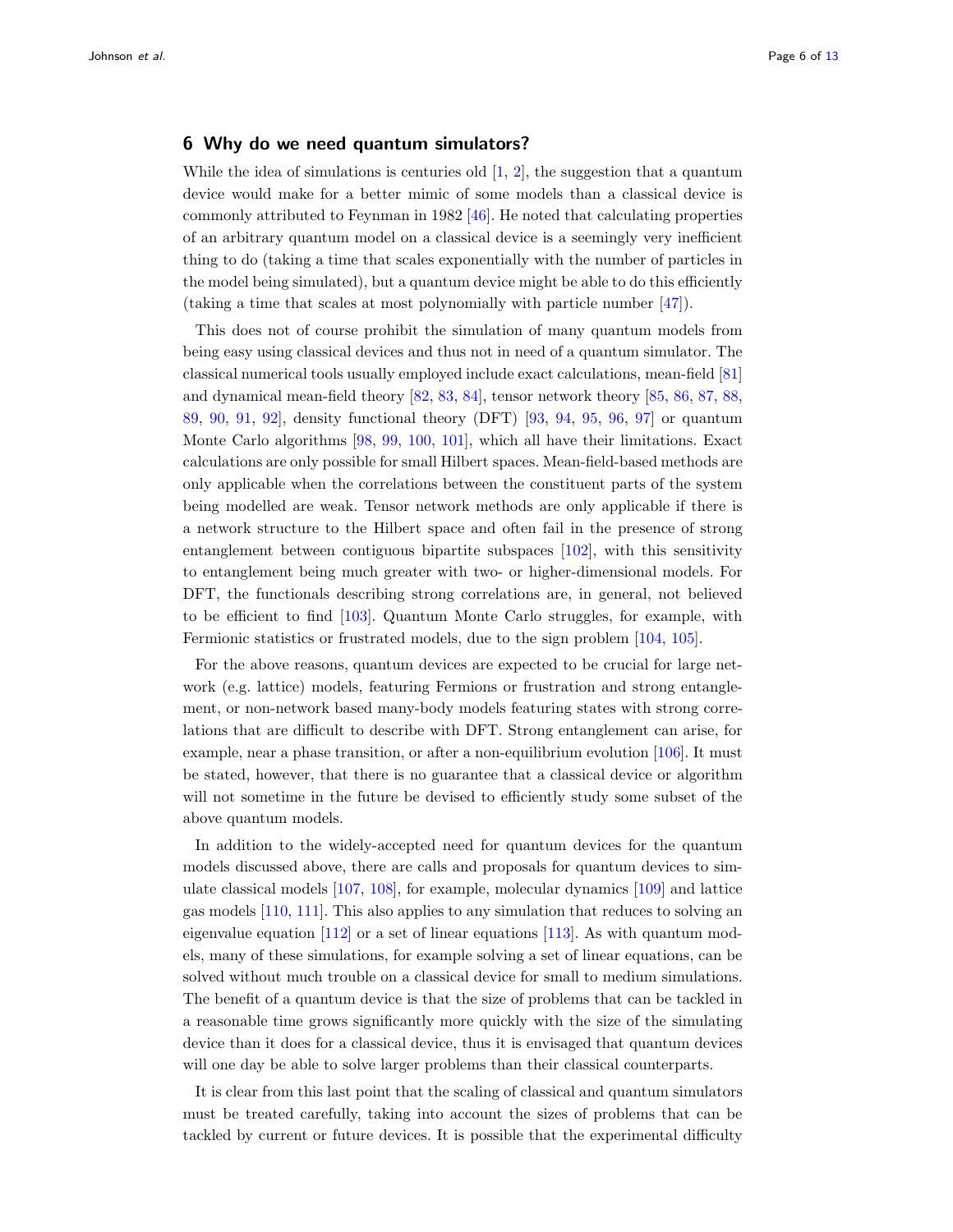

<span id="page-6-1"></span>However, the confidence in each simulator is a matter of perspective. It is not objective. Many centuries ago, we would only have trusted the abacus to perform such a calculation, since its principles were well understood and square-root algorithms with assured convergence were known even to the Babylonians. Once Gallileo began the development of mechanics, we might have considered the method of dropping a ball. Confidence in the simulation could have been established by testing the analogue simulator against the abacus. Nearly two centuries ago, when we first began to understand equilibrium thermodynamics, we might have preferred the gas-piston-spring method. Nowadays, we would all choose the calculator or a solid-state equivalent. This confidence is partly a result of testing the calculator against some known results, but also largely because, after the development of quantum mechanics, we feel we understand the components of solid-state systems to such a high level that we are willing to extrapolate this confidence to unknown territory. In a century, our confidence could well be placed most strongly in another system.

of scaling up quantum simulation hardware might cause an overhead such that a quantum device does not surpass the accuracy obtained by a classical algorithm that in principle does not scale as well but runs on ever-improving hardware obeying Moore's law.

#### <span id="page-6-0"></span>7 When are quantum simulators trustworthy?

So far we are yet to address perhaps the most difficult and important aspect of simulation, upon which its success rests. How can we asses whether the quantum simulator represents the model? How rigorous an assessment is needed?

For this discussion we focus on analogue quantum simulators, because they are the most easily scaled quantum simulators and so are likely to be used in the near future to simulate large systems. They also most closely follow our definition of a simulator, as opposed to a computer (see Sec. [2](#page-1-1) 'What are simulators?').

The topic of falsifying bad quantum simulators has received some attention. In certain parameter regimes there may be efficiently calculable exact analytical results or it might be possible to perform a trusted classical simulation, against which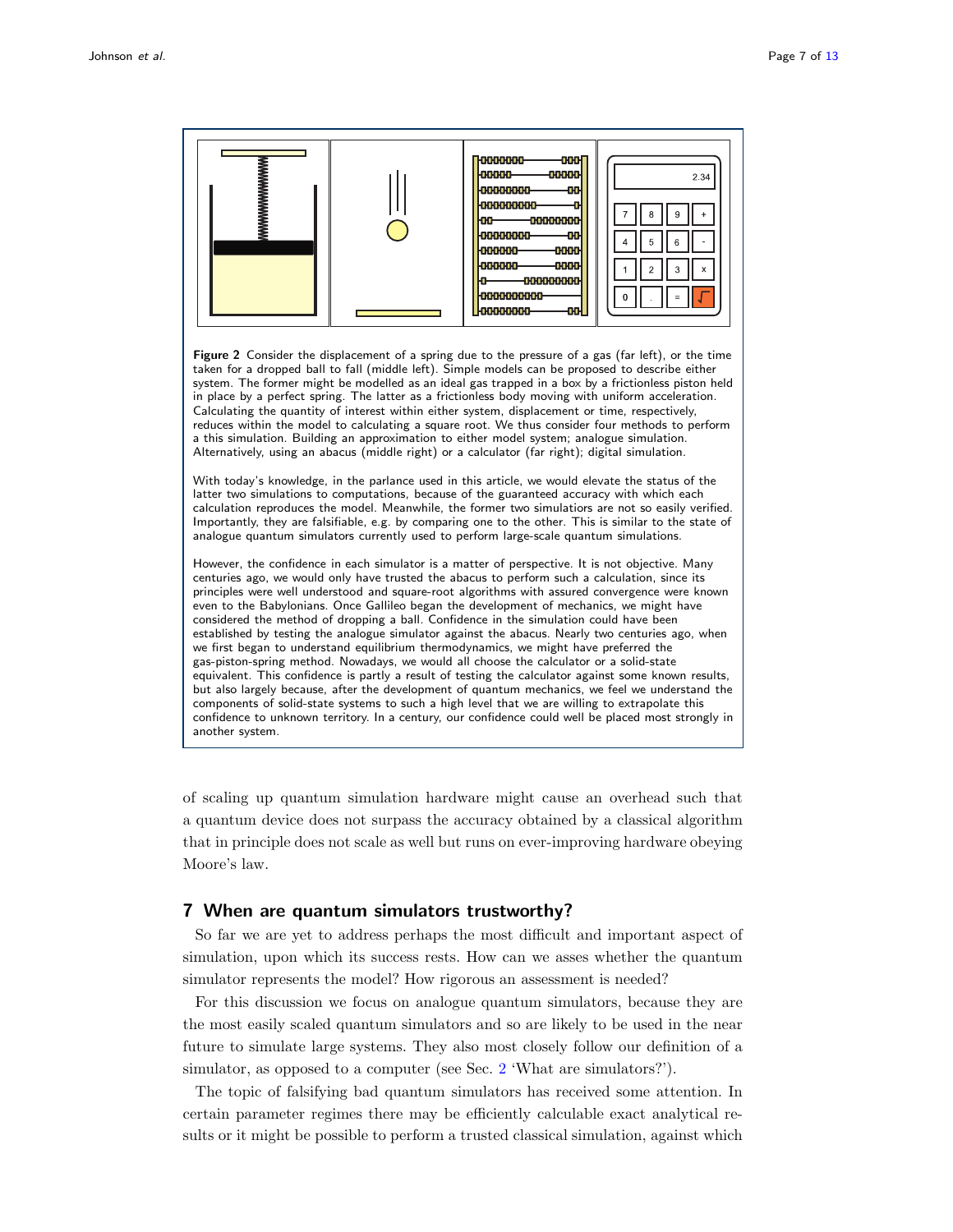the quantum simulator results may be compared [\[106\]](#page-11-36). Often there are bounds that some measurable quantities are known to obey, and this too can be tested  $[42]$ . Alternatively, it might be possible to check known relationships between two different simulations. For example, in an Ising model, flipping the direction of the magnetic field is equivalent to flipping the sign of the component of the spins along that field, thus giving two simulations whose results are expected to have a clear relationship. A natural extension of this strategy is to compare many quantum simulations realised by different devices, perhaps each with a slightly different source of error, trusting only the aspects of the results shared by all devices [\[114\]](#page-12-7). If any of the above tests fail beyond an acceptable accuracy, then we do not trust the simulation results. If a simulator passes all tests, then we may take this as support for the accuracy of that simulator.

It would be incorrect, however, to say that such tests verify the accuracy of a simulator. A simulator could have significant errors yet pass these tests. It might be that the simulator is accurate in the regimes in which we have accurate analytical or classical numerical results, but is more sensitive to errors in regimes that are difficult to treat with other methods, e.g. near phase transitions, perhaps for the same reason. In fact, Hauke *et al.* gave an example of exactly this phenomenon in the transverse Ising model  $[42]$ . The danger with comparing simulations, even realised by different devices [\[114\]](#page-12-7), is that there may be similar sources of error, or errors in the two simulations may manifest in the results in the same way.

Although this makes simulation difficult to assess, it does not invalidate it; it would be unreasonably harsh to demand verification of all simulators. The reason for this is that, as illustrated in Fig. [1,](#page-1-0) simulators are usually the first step in a twostep process: first a device is devised to simulate a model, and second the model is employed to study a real system (see Sec. [4](#page-4-0) 'How are they used?'). It might be unreasonable to demand a more rigorous testing of the first part of this process than the second. In the second part, when we devise a model to reproduce the behaviour of a physical system, we only demand that the model be falsifiable [\[115\]](#page-12-8). We seek as many fail-able tests as possible of the model, and to the extent that it passes these tests, we retain the model. It is difficult for experiments to verify a particular use of the model, rather successful experiments merely declare the model 'not yet false'. This is the scientific method. We should not, therefore, demand anything more or less when going in the other direction, devising a physical device to reproduce the behaviour of a model. All we can do is test our simulators as much as possible, and slowly build confidence in accordance with the passing of these tests. If the capability of performing such tests lags behind the development of the simulator, then so naturally must our confidence.

It becomes clear that the purpose of the device is crucial to how it is assessed, explaining our highlighting the purpose of a simulator alongside its definition. If we were using a device to provide information about a model without any additional motivation, as with a computer, then it would be reasonable to search for a means of verification and guarantees of accuracy, as with a computer. Eventually, quantum technologies might develop to a stage where large simulations of this type are feasible, e.g. via Lloyd's digital simulator [\[47\]](#page-10-17), but it is likely to be in the more distant future. It must be noted, however, that many of the devices we use regu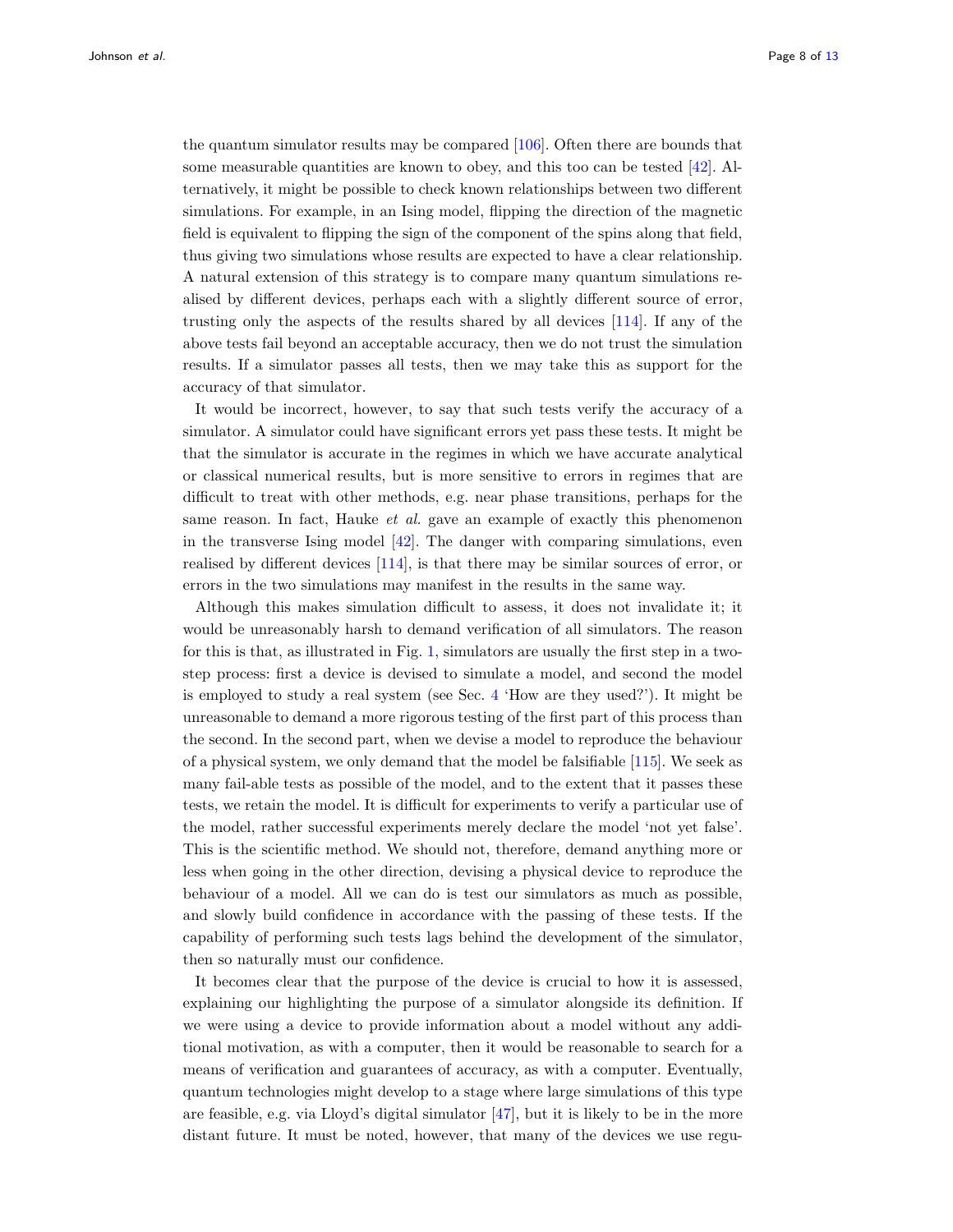larly for computation are unverifiable in the strictest sense. Not every transistor in the classical computers we use (for instance to simulate quantum systems) can be verified to be functioning as desired [\[116\]](#page-12-9). We instead develop an understanding of the sources of error, perform some tests to check for obvious errors, and use the devices with caution.

The words 'trust' and 'confidence' in the preceding paragraphs are chosen deliberately. They indicate that, since for simulation we do not always have verifiability, we are not discussing objective properties of devices, but our understanding of them. This will change in time (see an example of this in Fig. [2\)](#page-6-1). Further, confidence depends on the eventual goal of our use of the simulator. Some properties of a system may be too sensitive to Hamiltonian parameters to be realistically captured by a simulator, while other properties may be statistically robust against parameter variations [\[117\]](#page-12-10). In this sense trustworthiness is not a clear-cut topic that is established upon the initial development of a simulator. Instead, it is the result of a complex, time-consuming process in the period that follows. It is the responsibility of critics not to be overly harsh and unfairly demanding of new simulators to provide immediate proof of their trustworthiness, but it is also the responsibility of proponents not to declare trustworthiness before their simulator has earned it.

#### 8 Where next for quantum simulation?

The majority of the current effort on quantum simulation is, firstly, in matching models of interest to a suitable quantum device with which to perform a simulation [\[44,](#page-10-14) [45\]](#page-10-15). Secondly, experimentalists demonstrate a high level of control and flexibility with a simulator, performing some of the simple fail-able tests mentioned above [\[32,](#page-10-2) [18,](#page-9-21) [21\]](#page-9-24). This is very much along the lines of the five goals set out by Cirac and Zoller in 2012 [\[41\]](#page-10-11), and great successes have led to claims that we are now able to perform simulations on a quantum device that we are unable to do on a classical device. In the future, the main direction of inquiry will continue to be along these lines.

However, it is the very fact that the simulation capabilities of quantum devices are beginning to surpass those of classical devices that should prompt a more forceful investigation into the best approach to establishing confidence in quantum simulators. Hauke et al. proposed a set of requirements for a quantum simulator, an alternative to Cirac and Zoller's, that focuses on establishing the reliability and efficiency of a simulator, and the connection between these two properties [\[42\]](#page-10-12). As we move to classically unsimulable system sizes and regimes where there is no clear expected behaviour, trustworthiness and falsifiability should no longer be an afterthought. In fact, they should be primary objectives of experimental and theoretical work, since quantum simulators cannot truly be useful until some level of trust is established.

Can we predict in advance where the results of quantum simulators are more sensitive to errors? How does this overlap with the regimes of classical simulability? Are there even some results that will be exponentially sensitive to the Hamiltonian parameters and not expected to ever be simulable in a strict sense? These are difficult but important questions to answer, and progress on them will be exciting and thought provoking.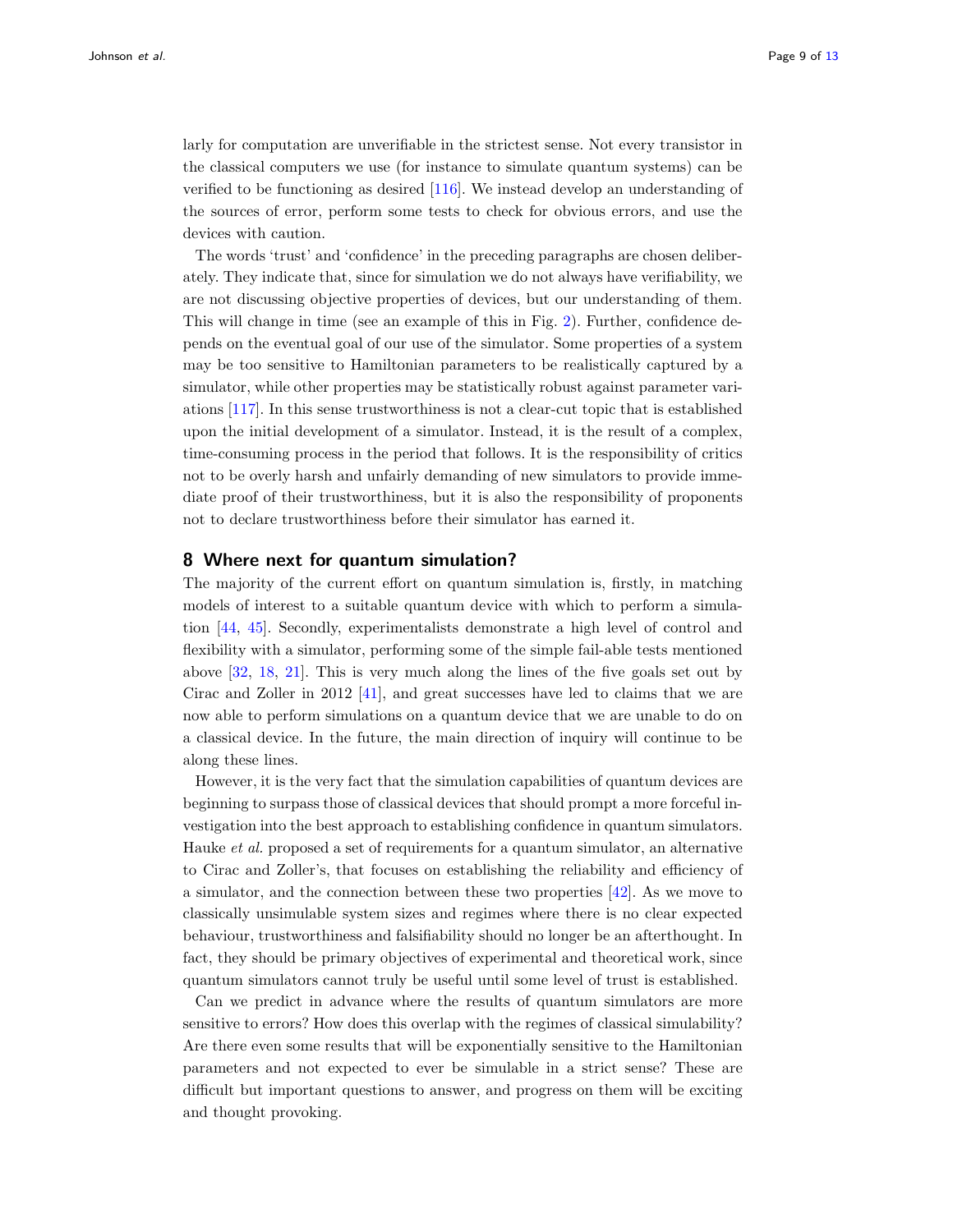#### Competing interests

The authors declare that they have no competing interests.

#### Author's contributions

All authors conceived of the study, participated in its design and coordination, helped to draft the manuscript, and read and approved the final manuscript. THJ undertook the majority of the writing.

#### Acknowledgements

The authors thank the National Research Foundation and the Ministry of Education of Singapore for support.

#### Author details

<span id="page-9-1"></span><span id="page-9-0"></span> $1$ Centre for Quantum Technologies, National University of Singapore, 3 Science Drive 2, 117543 Singapore, Singapore. <sup>2</sup>Clarendon Laboratory, University of Oxford, Parks Road, OX1 3PU Oxford, UK. <sup>3</sup>Keble College, University of Oxford, Parks Road, OX1 3PG Oxford, UK. <sup>4</sup>Institute for Scientific Interchange, Via Alassio 11/c, 10126 Torino, Italy.

#### <span id="page-9-4"></span>References

- <span id="page-9-3"></span><span id="page-9-2"></span>1. Brewster, D.: Planetary machines. In: The Edinburgh Encyclopedia Vol 16, p. 624. William Blackwood and Proprietors, Edinburgh (1830)
- <span id="page-9-6"></span><span id="page-9-5"></span>2. Thomson, J.: An integrating machine having a new kinematic principle. Proc R Soc 24, 164–170 (1876)
- 3. Cairns, W.J., Crank, J., Lloyd, E.C.: Some improvements in the construction of a small scale differential analyser and a review of recent applications. Technical Report 27/44, Armament Research Department Theoretical Research (1944). UK National Archives reference DEFE 15/751 C20779
- <span id="page-9-8"></span><span id="page-9-7"></span>4. Barceló, C., Liberati, S., Visser, M.: Analogue gravity. Living Rev Rel 8, 214 (2005) 5. Jordan, S.P., Lee, K.S.M., Preskill, J.: Quantum algorithms for quantum field theories. Science 336,
- <span id="page-9-9"></span>1130–1133 (2012) 6. You, J.Q., Nori, F.: Atomic physics and quantum optics using superconducting circuits. Nature 474, 589–597
- <span id="page-9-10"></span>(2011) 7. Lewenstein, M., Sanpera, A., Ahufinger, V., Damski, B., Sen, A., Sen, U.: Ultracold atomic gases in optical
- <span id="page-9-11"></span>lattices: mimicking condensed matter physics and beyond. Adv Phys 56, 243–379 (2007) 8. Lewenstein, M., Sanpera, A., Ahufinger, V.: Ultracold Atoms in Optical Lattices: Simulating Quantum
- <span id="page-9-12"></span>Many-body Systems. Oxford University Press, Oxford (2012) 9. Lidar, D.A., Wang, H.: Calculating the thermal rate constant with exponential speedup on a quantum
- computer. Phys Rev E 59, 2429–2438 (1999)
- <span id="page-9-13"></span>10. Wang, H., Kais, S., Aspuru-Guzik, A., Hoffmann, M.R.: Quantum algorithm for obtaining the energy spectrum of molecular systems. Phys Chem Chem Phys 10, 5321–5393 (2008)
- <span id="page-9-14"></span>11. Whitfield, J.D., Biamonte, J., Aspuru-Guzik, A.: Simulation of electronic structure hamiltonians using quantum computers. Molecular Physics 109, 735–750 (2011)
- <span id="page-9-15"></span>12. Kassal, I., Whitfield, J.D., Perdomo-Ortiz, A., Yung, M.-H., Aspuru-Guzik, A.: Simulating chemistry using quantum computers. Annu Rev Phys Chem 62, 185-207 (2011)
- <span id="page-9-16"></span>13. Lu, D., Xu, B., Xu, N., Li, Z., Chen, H., Peng, X., Ruixue, X., Du, J.: Quantum chemistry simulation on quantum computers: theories and experiments. Phys Chem Chem Phys 14, 9411–9420 (2012)
- <span id="page-9-18"></span><span id="page-9-17"></span>14. Porras, D., Cirac, J.I.: Effective quantum spin systems with trapped ions. Phys Rev Lett 92, 207901 (2004)
- 15. Kim, K., Chang, M.S., Korenblit, S., Islam, R., Edwards, E.E., Freericks, J.K., Lin, G.D., Duan, L.M.,
- <span id="page-9-19"></span>Monroe, C.: Quantum simulation of frustrated ising spins with trapped ions. Nature 465, 590–593 (2010) 16. Gerritsma, R., Kirchmair, G., Zähringer, F., Solano, E., Blatt, R., Roos, C.F.: Quantum simulation of the dirac equation. Nature 463, 68–71 (2010)
- <span id="page-9-20"></span>17. Lanyon, B.P., Hempel, C., Nigg, D., Müller, M., Gerritsma, R., Zähringer, F., Schindler, P., Barreiro, J.T., Rambach, M., Kirchmair, G., Hennrich, M., Zoller, P., Blatt, R., Roos, C.F.: Universal digital quantum simulation with trapped ions. Science 334, 57–61 (2011)
- <span id="page-9-22"></span><span id="page-9-21"></span>18. Blatt, R., Roos, C.F.: Quantum simulations with trapped ions. Nature Physics 8, 277–284 (2012)
- <span id="page-9-23"></span>19. Jaksch, D., Zoller, P.: The cold atom hubbard toolbox. Annals of physics 315, 52–79 (2005)
- 20. Dalibard, J., Gerbier, F., Juzeliūnas, G., Öhberg, P.: Colloquium: Artificial gauge potentials for neutral atoms. Rev Mod Phys 83, 1523 (2011)
- <span id="page-9-24"></span>21. Bloch, I., Dalibard, J., Nascimbène, S.: Quantum simulations with ultracold quantum gases. Nature Physics 8, 267–276 (2012)
- <span id="page-9-25"></span>22. Peng, X.-H., Zhang, J., Du, J., Suter, D.: Quantum simulation of a system with competing two-and three-body interactions. Phys Rev Lett 103, 140501 (2009)
- <span id="page-9-27"></span><span id="page-9-26"></span>23. Peng, X.-H., Suter, D.: Spin qubits for quantum simulations. Frontiers of physics in China 5, 1–25 (2010)
- 24. Du, J., Xu, N., Peng, X., Wang, P., Wu, W., Lu, D.: Nmr implementation of a molecular hydrogen quantum simulation with adiabatic state preparation. Phys Rev Lett 104, 030502 (2010)
- <span id="page-9-28"></span>25. Li, Z., Yung, M.H., Chen, H., Lu, D., Whitfield, J.D., Peng, X., Aspuru-Guzik, A., Du, J.: Solving quantum ground-state problems with nuclear magnetic resonance. Sci Rep 1, 88 (2011)
- <span id="page-9-29"></span>26. Zhang, J., Yung, M.H., Laflamme, R., Aspuru-Guzik, A., Baugh, J.: Digital quantum simulation of the statistical mechanics of a frustrated magnet. Nature Communications 3, 880 (2011)
- <span id="page-9-30"></span>27. Angelakis, D.G., Santos, M.F., Bose, S.: Photon-blockade-induced mott transitions and xy spin models in coupled cavity arrays. Phys Rev A 76, 031805 (2007)
- <span id="page-9-31"></span>28. Cho, J., Angelakis, D.G., Bose, S.: Fractional quantum hall state in coupled cavities. Phys Rev Lett 101, 246809 (2008)
- <span id="page-9-32"></span>29. Lu, C.-Y., Gao, W.-B., Gühne, O., Zhou, X.-Q., Chen, Z.-B., Pan, J.-W.: Demonstrating anyonic fractional statistics with a six-qubit quantum simulator. Phys Rev Lett 102, 030502 (2009)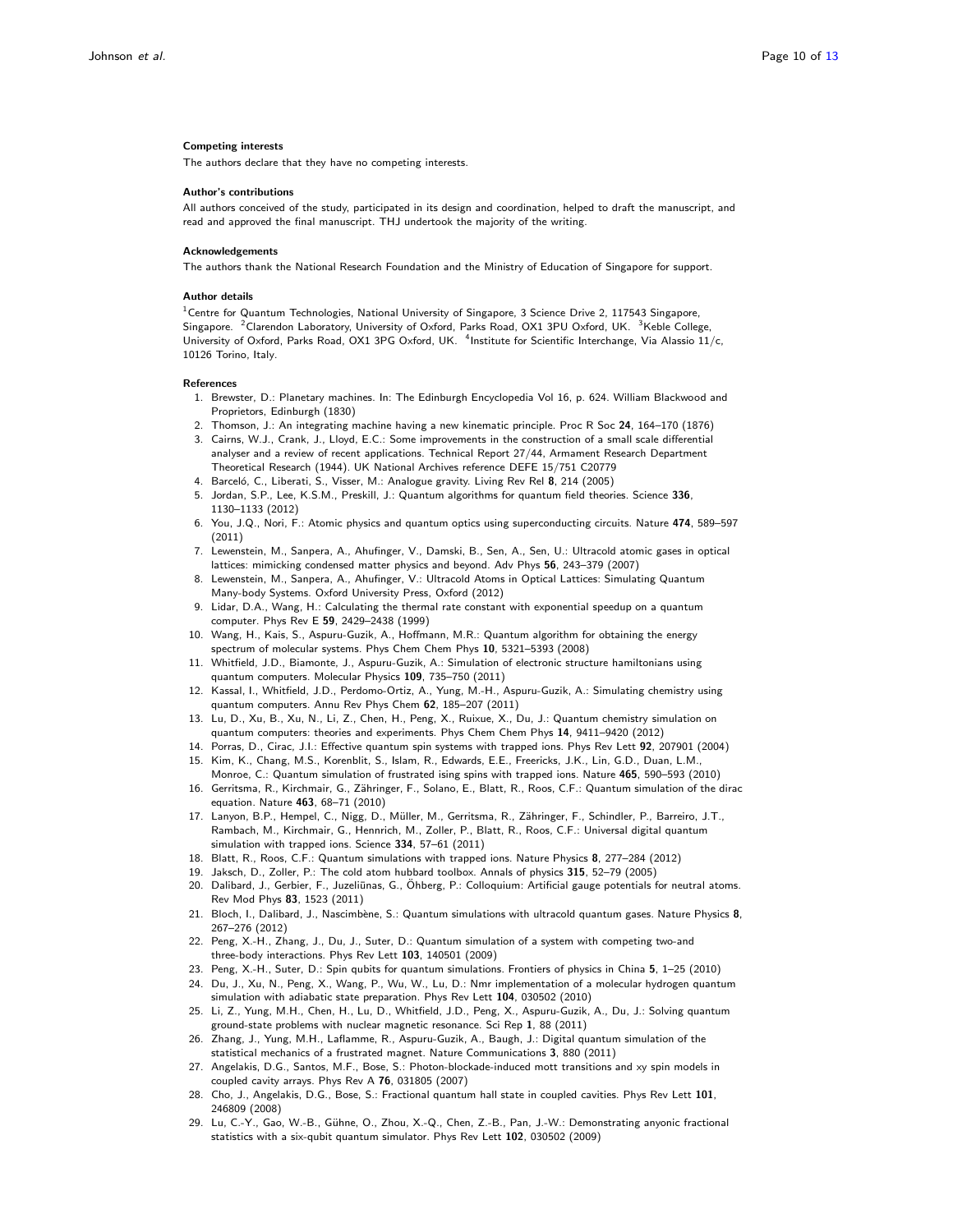- <span id="page-10-0"></span>30. Lanyon, B.P., Whitfield, J.D., Gillett, G.G., Goggin, M.E., Almeida, M.P., Kassal, I., Biamonte, J.D., Mohseni, M., Powell, B.J., Barbieri, M., Aspuru-Guzik, A., White, A.G.: Towards quantum chemistry on a quantum computer. Nature Chemistry 2, 106–111 (2009)
- <span id="page-10-1"></span>31. Peruzzo, A., Lobino, M., Matthews, J.C., Matsuda, N., Politi, A., Poulios, K., Zhou, X.-Q., Lahini, Y., Ismail, N., Wörhoff, K., Bromberg, Y., Silberberg, Y., Thompson, M.G., OBrien, J.L.: Quantum walks of correlated photons. Science 329, 1500–1503 (2010)
- <span id="page-10-3"></span><span id="page-10-2"></span>32. Aspuru-Guzik, A., Walther, P.: Photonic quantum simulators. Nature Physics 8, 285–291 (2012)
- 33. Manousakis, E.: A quantum-dot array as model for copper-oxide superconductors: A dedicated quantum simulator for the many-fermion problem. J Low Temp Phys 126, 1501–1513 (2002)
- <span id="page-10-4"></span>34. Smirnov, A.Y., Savel'ev, S., Mourokh, L.G., Nori, F.: Modelling chemical reactions using semiconductor quantum dots. Euro Phys Lett 80, 67008 (2007)
- <span id="page-10-5"></span>35. Byrnes, T., Kim, N.Y., Kusudo, K., Yamamoto, Y.: Quantum simulation of fermi-hubbard models in semiconductor quantum-dot arrays. Phys Rev B 78, 075320 (2008)
- <span id="page-10-7"></span><span id="page-10-6"></span>36. You, J.Q., Nori, F.: Superconducting circuits and quantum information. Physics Today 58, 42–47 (2005)
- <span id="page-10-8"></span>37. Clarke, J., Wilhelm, F.: Superconducting quantum bits. Nature 453, 1031–1042 (2008)
- 38. Houck, A.A., Türeci, H.E., Koch, J.: On-chip quantum simulation with superconducting circuits. Nature Physics 8, 292–299 (2012)
- <span id="page-10-9"></span>39. Wang, Y., Dolde, F., Biamonte, J., Babbush, R., Bergholm, V., Yang, S., Jakobi, I., Neumann, P., Aspuru-Guzik, A., Whitfield, J.D., Wrachtrup, J.: Quantum Simulation of Helium Hydride in a Solid-state Spin Register. In preparation
- <span id="page-10-10"></span>40. Kendon, V., Nemoto, K., Munro, W.J.: Quantum analogue computing. Phil Trans R Soc A 368, 3609–3620 (2010)
- <span id="page-10-12"></span><span id="page-10-11"></span>41. Cirac, J.I., Zoller, P.: Goals and opportunities in quantum simulation. Nature Physics 8, 264–266 (2010)
- 42. Hauke, P., Cucchietti, F.M., Tagliacozzo, L., Deutsch, I., Lewenstein, M.: Can one trust quantum simulators? Rep Prog Phys 75, 082401 (2012)
- <span id="page-10-13"></span>43. Schaetz, T., Monroe, C.R., Esslinger, T.: Focus on quantum simulation. New Journal of Physics 15, 085009 (2013)
- <span id="page-10-15"></span><span id="page-10-14"></span>44. Buluta, I., Nori, F.: Quantum simulators. Science 326, 108–111 (2009)
- <span id="page-10-16"></span>45. Georgescu, I.M., Ashhab, S., Nori, F.: Quantum simulation. Rev Mod Phys 86, 153–185 (2013)
- <span id="page-10-17"></span>46. Feynman, R.P.: Simulating physics with computers. Int J Theor Phys 21, 467–488 (1982)
- <span id="page-10-18"></span>47. Lloyd, S.: Universal quantum simulators. Science 273, 1073–1077 (1996)
- 48. Johnson, M.W., Amin, M.H.S., Gildert, S., Lanting, T., Hamze, F., Dickson, N., Harris, R., Berkley, A.J., Johansson, J., Bunyk, P., Chapple, E.M., Enderud, C., Hilton, J.P., Karimi, K., Ladizinsky, E., Ladizinsky, N., Oh, T., Perminov, I., Rich, C., Thom, M.C., Tolkacheva, E., Truncik, C.J.S.: Quantum annealing with manufactured spins. Nature 473, 194–198 (2011)
- <span id="page-10-20"></span><span id="page-10-19"></span>49. Davies, P.C.W.: Does quantum mechanics play a non-trivial role in life? Biosystems 78, 69–79 (2004)
- 50. Abbott, D., Gea-Banacloche, J., Davies, P.C.W., Hameroff, S., Zeilinger, A., Eisert, J., Wiseman, H.M., Bezrukov, S.M., Frauenfelder, H.: Plenary debate: Quantum effects in biology: trivial or not? Fluctuation and Noise Letters 8, 5–26 (2008)
- <span id="page-10-21"></span>51. Lambert, N., Chen, Y.N., Cheng, Y.C., Li, C.M., Chen, G.Y., Nori, F.: Quantum biology. Nature Physics 9, 10–18 (2013)
- <span id="page-10-22"></span>52. Meznaric, S., Clark, S.R., Datta, A.: Quantifying the nonclassicality of operations. Phys Rev Lett 110, 070502 (2013)
- <span id="page-10-23"></span>53. Killoran, N., Cramer, M., Plenio, M.B.: Extracting entanglement from identical particles. Phys Rev Lett 112, 150501 (2014)
- <span id="page-10-25"></span><span id="page-10-24"></span>54. Ashcroft, N.W., Mermin, D.: Solid State Physics. Holt, Rinehardt and Winston, New York (1976)
- 55. Kirkpatrick, S., Gelatt Jr, C.D., Vecchi, M.P.: Optimization by simulated annealing. Science 220, 671–680 (1983)
- <span id="page-10-27"></span><span id="page-10-26"></span>56. Farhi, E., Gutmann, S.: Analog analogue of a digital quantum computation. Phys Rev A 57, 2403 (1998) 57. Farhi, E., Goldstone, J., Gutmann, S., Sipser, M.: Quantum computation by adiabatic evolution. arXiv
- (quant-ph/0001106)
- <span id="page-10-28"></span>58. Santoro, G.E., Tosatti, E.: Optimization using quantum mechanics: quantum annealing through adiabatic evolution. J Phys A: Math Gen 39, 393 (2006)
- <span id="page-10-29"></span>59. Das, A., Chakrabarti, B.K.: Colloquium: Quantum annealing and analog quantum computation. Rev Mod Phys 80, 1061 (2008)
- <span id="page-10-30"></span>60. Biamonte, J.D., Bergholm, V., Whitfield, J.D., Fitzsimons, J., Aspuru-Guzik, A.: Adiabatic quantum simulators. AIP Advances 1, 022126 (2011)
- <span id="page-10-31"></span>61. Leggett, A.J.: Bose-einstein condensation in the alkali gases: Some fundamental concepts. Rev Mod Phys 73, 307 (2001)
- <span id="page-10-33"></span><span id="page-10-32"></span>62. Pitaevskii, L., Stringari, S.: Bose-Einstein Condensation. Clarendon Press, Oxford (2003)
- 63. Garay, L.J., Anglin, J.R., Cirac, J.I., Zoller, P.: Sonic analog of gravitational black holes in bose-einstein condensates. Phys Rev Lett 85, 4643 (2000)
- <span id="page-10-34"></span>64. Jain, P., Weinfurtner, S., Visser, M., Gardiner, C.W.: Analog model of a friedmann-robertson-walker universe in bose-einstein condensates: Application of the classical field method. Phys Rev A 76, 033616 (2007)
- <span id="page-10-35"></span>65. Barahona, F.: On the computational complexity of ising spin glass models. Journal of Physics A: Mathematical and General 15, 3241 (1982)
- <span id="page-10-37"></span><span id="page-10-36"></span>66. Bernstein, E., Vazirani, U.: Quantum complexity theory. SIAM J on Computing 26, 1411–1473 (1997)
- 67. Anderson, P.W.: The resonating valence bond state in  $a_2ca_4$  and superconductivity. Science 235, 1196–1198 (1987)
- <span id="page-10-38"></span>68. Zhang, F.C., Rice, T.M.: Effective hamiltonian for the superconducting cu oxides. Phys Rev B 37, 3759 (1988)
- <span id="page-10-39"></span>69. Anderson, P.W., Lee, P.A., Randeria, M., Rice, T.M., Trivedi, N., Zhang, F.C.: The physics behind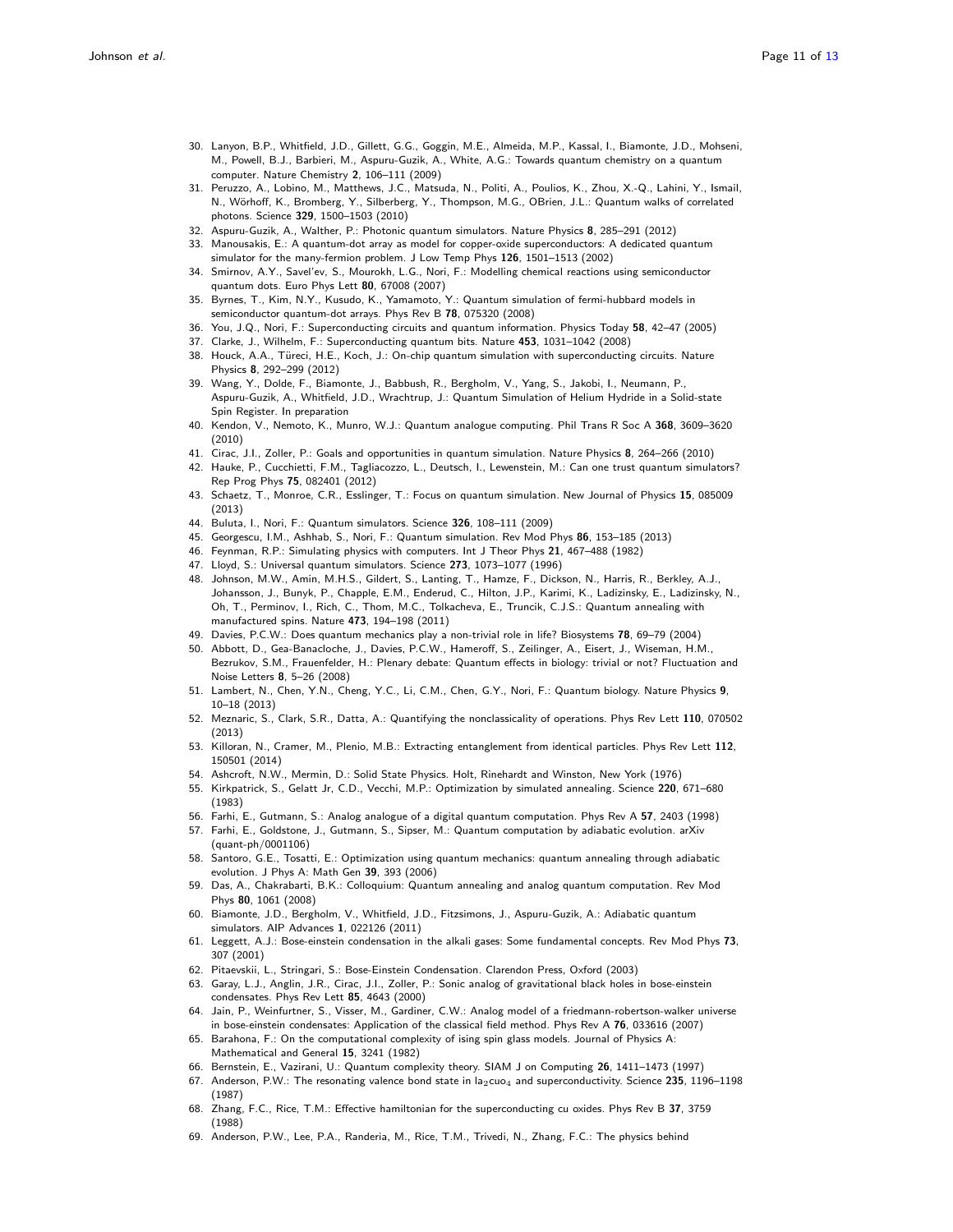high-temperature superconducting cuprates: the 'plain vanilla' version of rvb. J Phys: Condens Matter 16, 755 (2004)

- <span id="page-11-1"></span><span id="page-11-0"></span>70. Le Hur, K., Rice, T.M.: Superconductivity close to the mott state: From condensed-matter systems to superfluidity in optical lattices. Annals of Physics 324, 1452–1515 (2009)
- <span id="page-11-2"></span>71. Laughlin, R.B.: Gossamer superconductivity. arXiv (cond-mat/0209269)
- <span id="page-11-3"></span>72. Leggett, A.J.: Quantum Liquids. Oxford University Press, Oxford (2006)
- 73. Laughlin, R.B.: Hartree-fock computation of the high- $t_c$  cuprate phase diagram. Phys Rev B 89, 035134 (2014)
- <span id="page-11-5"></span><span id="page-11-4"></span>74. Ginzburg, V.L., Andryushin, E.A.: Superconductivity. World Scientific Publishing, Singapore (2004)
- 75. Madsen, U., Krogsgaard-Larsen, P., Liljefors, T.: Textbook of Drug Design and Discovery. Taylor and Francis, Washington DC (2002)
- <span id="page-11-7"></span><span id="page-11-6"></span>76. Cohen, N.C.: Guidebook on Molecular Modeling in Drug Design. Academic Press, Boston (1996)
- 77. Zhou, T., Huang, D., Caflisch, A.: Quantum mechanical methods for drug design. Current topics in medicinal chemistry 10, 33–45 (2010)
- <span id="page-11-8"></span>78. Fausti, D., Tobey, R.I., Dean, N., Kaiser, S., Dienst, A., Hoffmann, M.C., Pyon, S., Takayama, T., Takagi, H., Cavalleri, A.: Light-induced superconductivity in a stripe-ordered cuprate. Science 331, 189–191 (2011)
- <span id="page-11-9"></span>79. Kaiser, S., Nicoletti, D., Hunt, C.R., Hu, W., Gierz, I., Liu, H.Y., Le Tacon, M., Loew, T., Haug, D., Keimer, B., Cavalleri, A.: Light-induced inhomogeneous superconductivity far above tc in yba2cu3o6+x. arXiv (1205.4661)
- <span id="page-11-11"></span><span id="page-11-10"></span>80. Moltenbrey, K.: American made. Computer Graphics World 32(2) (2014)
- 81. Stanley, H.E.: Introduction to Phase Transitions and Critical Phenomena. Oxford University Press, Oxford (1971)
- <span id="page-11-12"></span>82. Georges, A., Kotliar, G., Krauth, W., Rozenberg, M.J.: Dynamical mean-field theory of strongly correlated fermion systems and the limit of infinite dimensions. Rev Mod Phys 68, 13 (1996)
- <span id="page-11-13"></span>83. Kotliar, G., Savrasov, S.Y., Haule, K., Oudovenko, V.S., Parcollet, O., Marianetti, C.A.: Electronic structure calculations with dynamical mean-field theory. Rev Mod Phys 78, 865–952 (2006)
- <span id="page-11-14"></span>84. Aoki, H., Tsuji, N., Eckstein, M., Kollar, M., Oka, T., Werner, P.: Nonequilibrium dynamical mean-field theory and its applications. arXiv (1310.5329)
- <span id="page-11-15"></span>85. Verstraete, F., Murg, V., Cirac, J.I.: Matrix product states, projected entangled pair states, and variational renormalization group methods for quantum spin systems. Adv Phys 57, 143–224 (2008)
- <span id="page-11-16"></span>86. Cirac, J.I., Verstraete, F.: Renormalization and tensor product states in spin chains and lattices. J Phys A 42, 504004 (2009)
- <span id="page-11-17"></span>87. Johnson, T.H., Clark, S.R., Jaksch, D.: Dynamical simulations of classical stochastic systems using matrix product states. Phys Rev E 82, 036702 (2010)
- <span id="page-11-18"></span>88. Schollwöck, U.: The density-matrix renormalization group in the age of matrix product states. Annals of Physics 326, 96–192 (2011)
- <span id="page-11-20"></span><span id="page-11-19"></span>89. Biamonte, J.D., Clark, S.R., Jaksch, D.: Categorical tensor network states. AIP Advances 1, 042172 (2011)
- 90. Evenbly, E., Vidal, G.: Quantum criticality with the multi-scale entanglement renormalization ansatz. In: Avella, E., Mancini, F. (eds.) Strongly Correlated Systems: Numerical Methods, pp. 99–130. Springer, Heidelberg (2013)
- <span id="page-11-21"></span>91. Johnson, T.H., Biamonte, J.D., Clark, S.R., Jaksch, D.: Solving search problems by strongly simulating quantum circuits. Sci Rep 3, 1235 (2013)
- <span id="page-11-22"></span>92. Orús, R.: A practical introduction to tensor networks: Matrix product states and projected entangled pair states. arXiv (1306.2164)
- <span id="page-11-24"></span><span id="page-11-23"></span>93. Hohenberg, P., Kohn, W.: Inhomogeneous electron gas. Physical Review 136, 864 (1964)
- 94. Kohn, W., Sham, L.J.: Self-consistent equations including exchange and correlation effects. Physical Review 140, 1133 (1965)
- <span id="page-11-26"></span><span id="page-11-25"></span>95. Parr, R.G.: Density functional theory. Annual Review of Physical Chemistry 34, 631–656 (1983)
- 96. Martin, R.M.: Electronic Structure: Basic Theory and Practical Methods. Cambridge University Press, Cambridge (2004)
- <span id="page-11-27"></span>97. Burke, K., Werschnik, J., Gross, E.K.U.: Time-dependent density functional theory: Past, present, and future. The Journal of Chemical Physics 123, 062206 (2005)
- <span id="page-11-28"></span>98. Foulkes, W.M.C., Mitáš, L., Needs, R.J., Rajagopal, G.: Quantum monte carlo simulations of solids. Rev Mod Phys 73, 33–83 (2001)
- <span id="page-11-29"></span>99. Gull, E., Millis, A.J., Lichtenstein, A.I., Rubtsov, A.N., Troyer, M., Werner, P.: Continuous-time monte carlo methods for quantum impurity models. Rev Mod Phys 83, 349 (2011)
- <span id="page-11-30"></span>100. Pollet, L.: Recent developments in quantum monte carlo simulations with applications for cold gases. Rep Prog Phys 75, 094501 (2012)
- <span id="page-11-31"></span>101. Austin, B.M., Zubarev, D.Y., Lester, W.A.: Quantum monte carlo and related approaches. Chem Rev 112, 263–288 (2012)
- <span id="page-11-32"></span>102. Eisert, J., Cramer, M., Plenio, M.B.: Colloquium: Area laws for the entanglement entropy. Rev Mod Phys 82, 277 (2010)
- <span id="page-11-33"></span>103. Schuch, N., Verstraete, F.: Computational complexity of interacting electrons and fundamental limitations of density functional theory. Nature Physics 5, 732–735 (2009)
- <span id="page-11-34"></span>104. Loh Jr, E.Y., Gubernatis, J.E., Scalettar, R.T., White, S.R., Scalapino, D.J., Sugar, R.L.: Sign problem in the numerical simulation of many-electron systems. Phys Rev B 41, 9301 (1990)
- <span id="page-11-35"></span>105. Troyer, M., Wiese, U.-J.: Computational complexity and fundamental limitations to fermionic quantum monte carlo simulations. Phys Rev Lett 94, 170201 (2005)
- <span id="page-11-36"></span>106. Trotzky, S., Chen, Y.-A., Flesch, A., McCulloch, I.P., Schollwöck, U., Eisert, J., Bloch, I.: Probing the relaxation towards equilibrium in an isolated strongly correlated one-dimensional bose gas. Nature Physics 8, 325–330 (2012)
- <span id="page-11-37"></span>107. Yung, M.-H., Nagaj, D., Whitfield, J.D., Aspuru-Guzik, A.: Simulation of classical thermal states on a